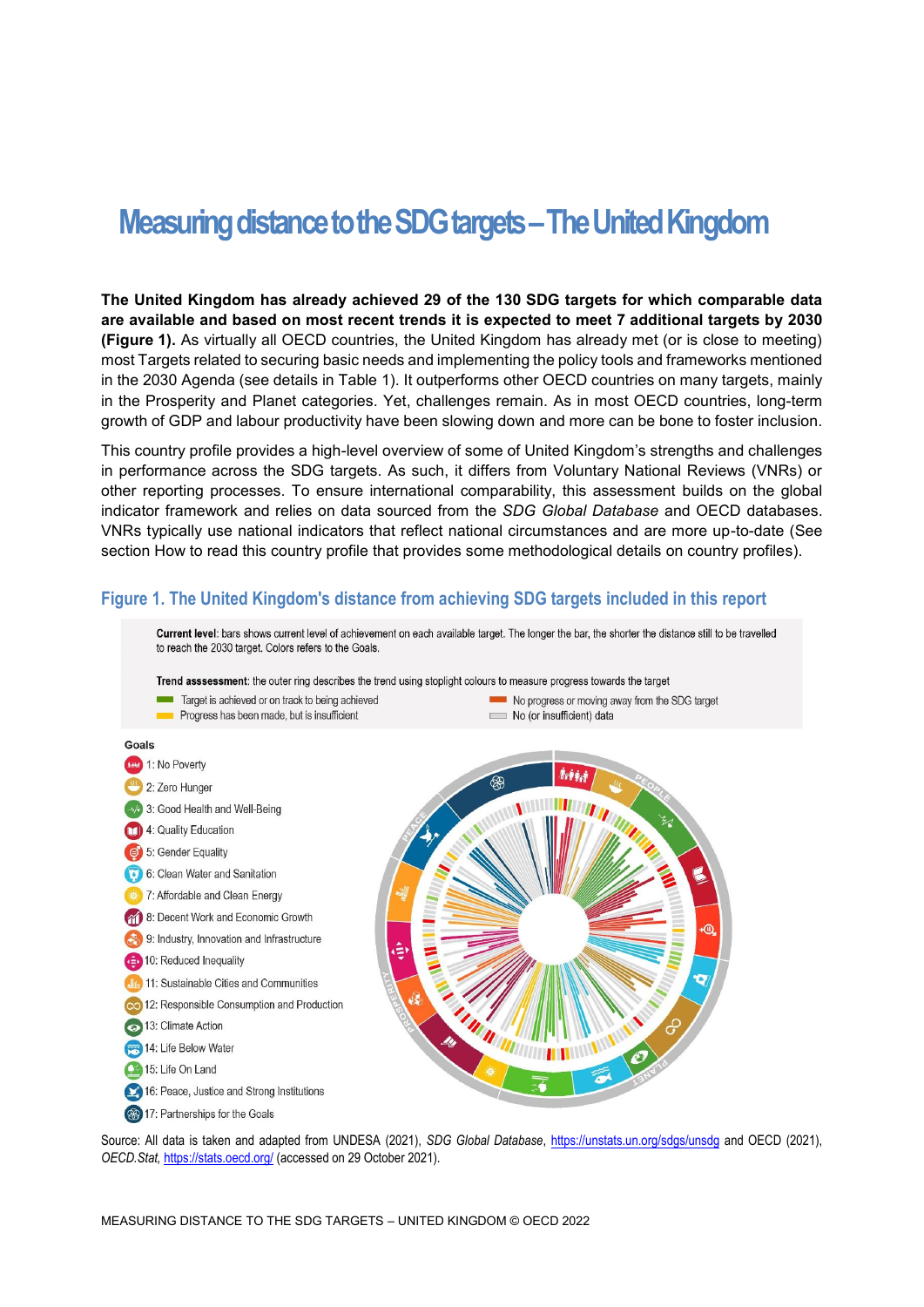# **Main strengths**

**On average, material wellbeing in the United Kingdom is high.** Average hourly earnings of employees are relatively high (USD PPP 20 per hour in 2019) and unemployment rate is low (5% in 2020) (Target 8.5). In addition, many indicators relating to urbanisation and housing are above the OECD average. For instance, the United Kingdom's overcrowding rate is nearly half the OECD average (Target 11.1), and the country outperforms most OECD countries on Target 11.3 focusing on sustainable urbanisation, with longterm reduction in built area per capita. In addition, resilience to disasters seems higher in terms of both policy and outcomes measures (Targets 1.5, 11.5, 11.a, 11.b and 13.1). When looking beyond national borders, the contribution of the United Kingdom appears to be more nuanced. Although the United Kingdom meets the Target 17.2 on ODA to developing and least developed countries (0.72% of the GNI in 2020) there is scope for improvement when it comes to aligning ODA to partner countries' priorities and to country-owned results frameworks (Target 17.15). In addition, the cost of sending remittances remains high (Target 10.c). On trade flows, the United Kingdom ranks sixth lowest in the OECD when it comes to duty-free treatment of imports from least developed and developing countries, with duty-free treatment applied to 53% of the tariff-lines in 2019 (Target 10.a).

**The adverse environmental impact of the UK economy is being reduced.** Material consumption has decoupled from economic and population growth, and it is among the lowest among OECD countries (Targets 8.4 and 12.2), in part thanks to effective waste management policy – the recovery rate is 5 percentage points higher than the OECD average (Targets 11.6 and 12.5). In addition, energy efficiency is high (Target 7.3), and both industrial  $CO<sub>2</sub>$  emissions intensity and total GHG emissions intensity (per unit of GDP) are declining (Targets 9.4 and 13.2). When it comes to the protection of biodiversity, protected areas cover 28% of the terrestrial area and 44% of the territorial sea, well beyond the 2020 Aichi Biodiversity Targets. In addition, more than 85% of freshwater, terrestrial, mountain and marine areas that are considered as key for biodiversity are already protected (Targets 14.5, 15.1, 15.4). The United Kingdom has also implemented some of the policy instruments listed under the Planet category, including by Targets 14.6 on harmful subsidies to fisheries, 15.6 on benefits from genetic resources and 15.8 on Invasive Alien Species. While the loss of biodiversity is a global concern, the conservation status of major species in the United Kingdom is better than in most OECD countries (Target 15.5).

### **Main challenges**

**The United Kingdom could do more to foster inclusion**. In the United Kingdom, one in four adults lacks basic functional numeracy skills (Target 4.6) and more than one in ten of the population is income poor (Targets 1.2 and 10.2). In addition, many population groups including women, young adults and migrants face additional challenges. For instance, despite progress, women's participation in management positions is still limited in both private and public spheres (Targets 5.5 and 16.7). While the share of young people not in education, employment or training is slightly below the OECD average, it is still high (at 12% in 2020, Target 8.6). Finally, unhealthy behaviours such as malnutrition (Target 2.2) and tobacco consumption (Target 3.a), which are more common among low socio-economic groups, exacerbate inequalities.

**Despite some good performance on many environmental indicators, there is still room for improvement in several areas.** Although decreasing, the environmental impact of the agricultural sector remain high. The United Kingdom's nutrient balance (the quantity of nutrient inputs not removed by crop and pasture production) is high (Target 2.4), lake water quality is low (Target 6.6) and a large share of local breeds are considered to be at risk of extinction (Target 2.5). In addition, a review of curricula, national education policies and student assessment suggest that global citizenship education and education for sustainable development could be improved (Targets 4.7, 12.8 and 13.3). Finally, while in line with the OECD average, the United Kingdom could improve on policies and practices against IUU fishing (Targets 14.4 and 14.b).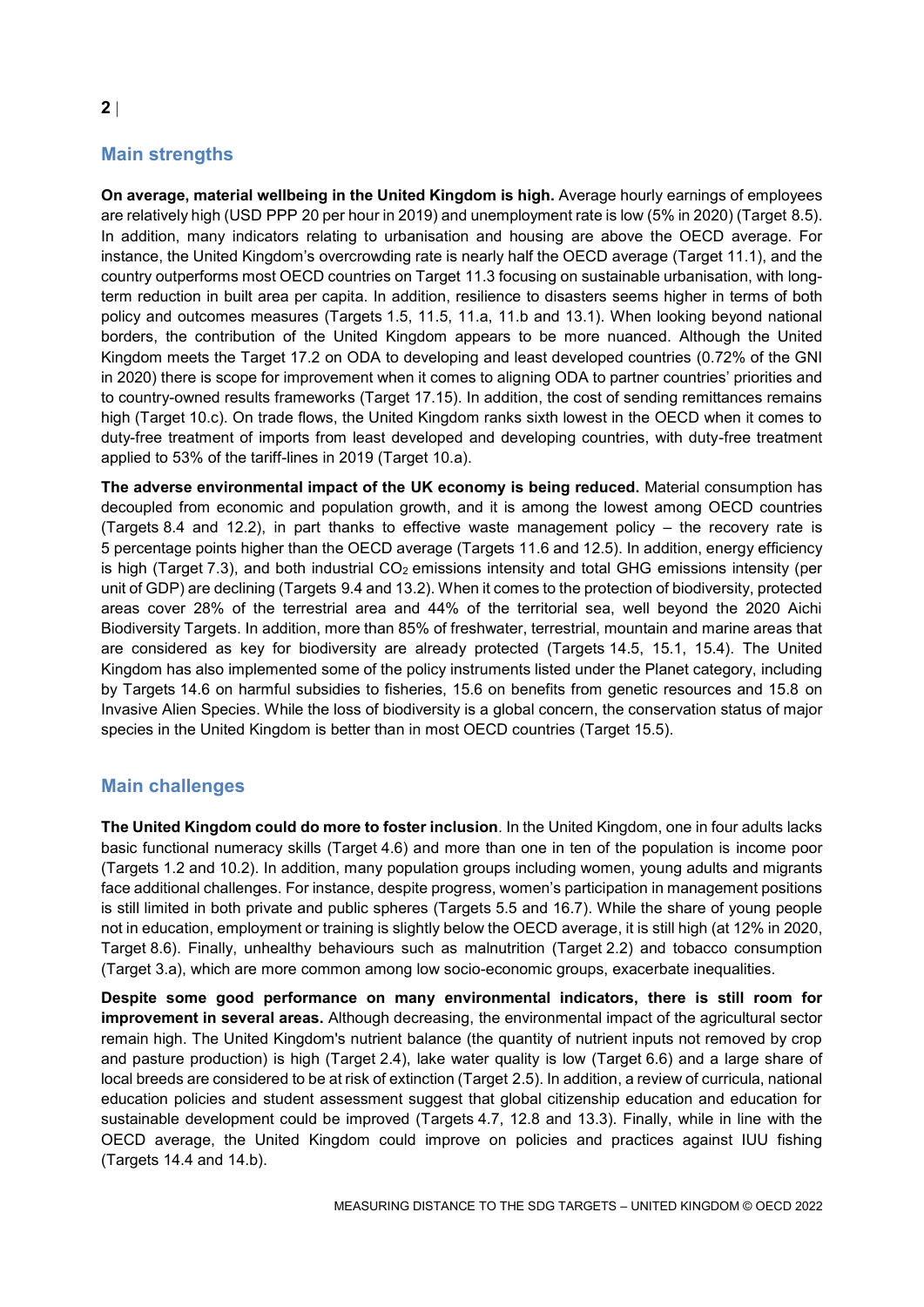#### **Statistical gaps**

 $\Omega$ 

20

40

60

**Like in many other OECD countries, data availability remains a challenge when measuring distances to targets** (see the Overview chapter for details). For the United Kingdom, available data on the level of the different indicators allow covering 130 of the 169 targets. As shown in [Figure](#page-2-0) 2 below, indicator coverage is uneven across the 17 Goals. While ten goals (within the People, Planet and Prosperity categories) have most of their targets covered (the indicator coverage exceeds 80%), coverage is lower for Goals 11 on cities and 14 on life below water, with only 60% of their targets covered. Data gaps become starker when focusing on performance indicators, excluding those providing contextual information. In this case, coverage exceeds 80% only for Goals 3 on health and 4 on education. Moreover, for seven goals, mostly within the Planet category (Goals 12, 13, 14 and 15) but also on gender equality (Goal 5), cities (Goal 11) and partnerships (Goal 17), data are lacking to monitor changes over time for more than two in three targets.



<span id="page-2-0"></span>

Note: The figure represents the United Kingdom's share of targets covered by at least one indicator for each SDG. Numbers from 1 to 17 stand for the goals: 1 No poverty, 2 Zero hunger, 3 Good health and well-being, 4 Quality education, 5 Gender equality, 6 Clean water and sanitation, 7 Affordable and clean energy, 8 Decent work and economic growth, 9 Industry, innovation and infrastructure, 10 Reduced inequalities, 11 Sustainable cities and communities, 12 Responsible consumption and production, 13 Climate action, 14 Life below water, 15 Life on land, 16 Peace, justice and strong institutions and 17 Partnerships for the goals. These goals are grouped under five broad themes (the "5Ps"): People, Planet, Prosperity, Peace and Partnership. Beyond data availability, other statistical gaps such as timeliness or granularity also need to be considered. For instance, given the lag in available data, the effects of the pandemic on current distance and trajectories may not be reflected in the estimates.

1 2 3 4 5 6 12 13 14 15 7 8 9 10 11 16 17

People Peace Part. Planet Prosperity Prosperity Peace Part.

Source: All data is taken and adapted from UNDESA (2021), *SDG Global Database*,<https://unstats.un.org/sdgs/unsdg> and OECD (2021), *OECD.Stat,* <https://stats.oecd.org/> (accessed on 29 October 2021).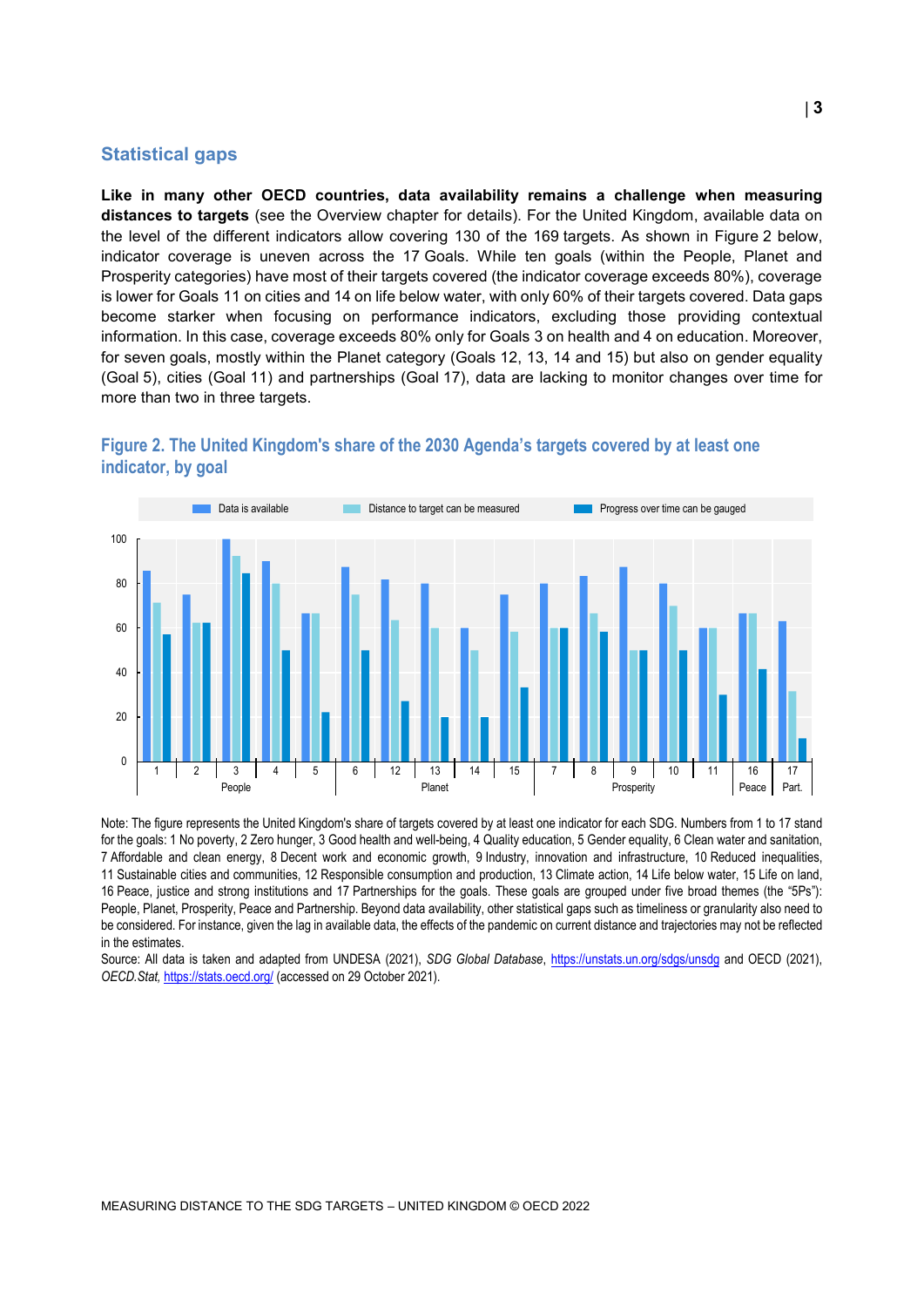## **Detailed information**

While some SDG Targets are, on average, close to being met, performance is very uneven across the 17 Goals of the 2030 Agenda for Sustainable Development. [Table](#page-3-0) 1 presents an overview of United Kingdom's progress towards targets based on available data for each of the 17 Goals. It shows that distances to Targets and trends over time differ significantly even when considering a specific goal.

| Goal           | Target | Short Label                           | Distance to<br>Target (s.u.) | <b>Trend Assessment</b>                                              | <b>OECD</b><br>Average | <b>OECD Trend</b><br>Assessment                                      |
|----------------|--------|---------------------------------------|------------------------------|----------------------------------------------------------------------|------------------------|----------------------------------------------------------------------|
|                |        |                                       |                              |                                                                      | distance (s.u.)        |                                                                      |
| 1              | 1.1    | Extreme poverty                       | 0.00                         | Target is achieved or on<br>track to being achieved                  | 0.00                   | Target is achieved or on<br>track to being achieved                  |
| $\mathbf{1}$   | 1.2    | Poverty in all its dimensions         | 1.66                         | Progress has been made,<br>but is insufficient to meet<br>the target | 1.41                   | No progress or moving<br>away from the SDG target                    |
| $\mathbf{1}$   | 1.3    | Social protection coverage            | 0.63                         | No progress or moving<br>away from the SDG target                    | 0.80                   | No progress or moving<br>away from the SDG target                    |
| $\mathbf{1}$   | 1.4    | Access to basic services              | 0.00                         | Target is achieved or on<br>track to being achieved                  | 0.00                   | Target is achieved or on<br>track to being achieved                  |
| 1              | 1.5    | Resilience to shocks                  | 0.01                         | n.a.                                                                 | 1.00                   | n.a.                                                                 |
| $\overline{2}$ | 2.1    | Hunger                                | 0.05                         | Target is achieved or on<br>track to being achieved                  | 0.28                   | No progress or moving<br>away from the SDG target                    |
| $\sqrt{2}$     | 2.2    | Malnutrition                          | 2.53                         | No progress or moving<br>away from the SDG target                    | 2.46                   | No progress or moving<br>away from the SDG target                    |
| $\overline{2}$ | 2.4    | Sustainable production                | 1.79                         | Progress has been made,<br>but is insufficient to meet<br>the target | 1.34                   | No progress or moving<br>away from the SDG target                    |
| $\overline{2}$ | 2.5    | Diversity of seeds and<br>livestocks* | 4.15                         | No progress or moving<br>away from the SDG target                    | 3.59                   | No progress or moving<br>away from the SDG target                    |
| $\overline{2}$ | 2.c    | Food prices anomalies                 | 0.00                         | Target is achieved or on<br>track to being achieved                  | 0.00                   | Target is achieved or on<br>track to being achieved                  |
| 3              | 3.1    | Maternal mortality                    | 0.00                         | Target is achieved or on<br>track to being achieved                  | 0.00                   | Target is achieved or on<br>track to being achieved                  |
| 3              | 3.2    | Death of newborns and<br>children     | 0.00                         | Target is achieved or on<br>track to being achieved                  | 0.00                   | Target is achieved or on<br>track to being achieved                  |
| 3              | 3.3    | Communicable diseases                 | 0.15                         | Progress has been made,<br>but is insufficient to meet<br>the target | 0.56                   | Progress has been made,<br>but is insufficient to meet<br>the target |
| 3              | 3.4    | Premature mortality                   | 0.74                         | No progress or moving<br>away from the SDG target                    | 1.26                   | Progress has been made,<br>but is insufficient to meet<br>the target |
| 3              | 3.5    | Prevention of Substance<br>abuse      | 0.91                         | Progress has been made,<br>but is insufficient to meet<br>the target | 0.63                   | Progress has been made,<br>but is insufficient to meet<br>the target |
| 3              | 3.6    | Road traffic accidents*               | 0.02                         | Target is achieved or on<br>track to being achieved                  | 0.78                   | Progress has been made,<br>but is insufficient to meet<br>the target |
| 3              | 3.7    | Access to sexual health-care          | 0.52                         | Progress has been made,<br>but is insufficient to meet<br>the target | 0.58                   | Progress has been made,<br>but is insufficient to meet<br>the target |
| $\sqrt{3}$     | 3.8    | Health coverage                       | 0.91                         | Progress has been made,<br>but is insufficient to meet<br>the target | 1.79                   | Progress has been made,<br>but is insufficient to meet<br>the target |
| 3              | 3.9    | Deaths and illness from<br>pollution  | 0.54                         | No progress or moving<br>away from the SDG target                    | 0.55                   | No progress or moving<br>away from the SDG target                    |
| 3              | 3.a    | Tobacco consumption                   | 2.24                         | Progress has been made,                                              | 2.65                   | Progress has been made,                                              |

## <span id="page-3-0"></span>**Table 1. The United Kingdom distances to targets and recent trends**

MEASURING DISTANCE TO THE SDG TARGETS – UNITED KINGDOM © OECD 2022

**4**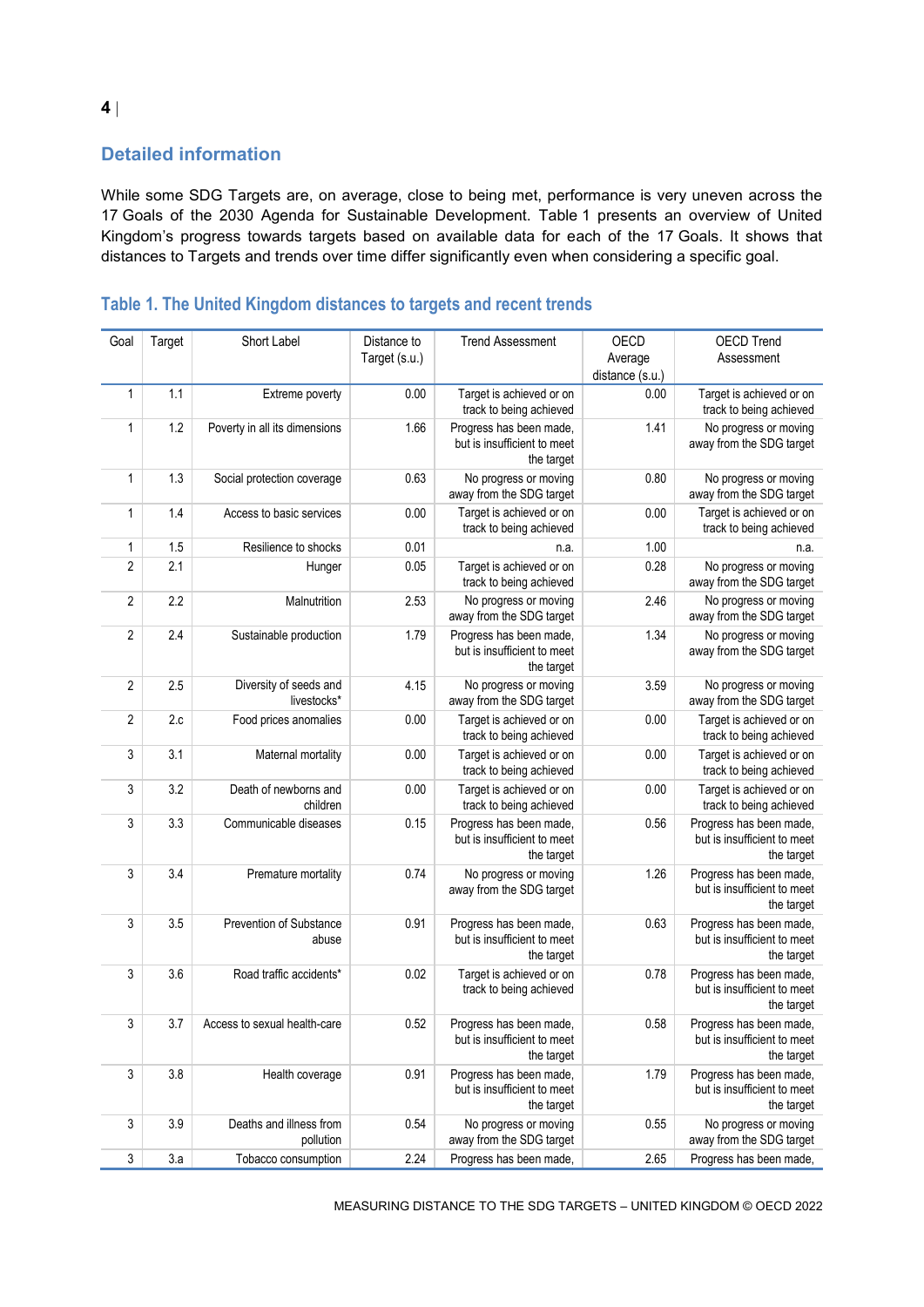| Goal           | Target | Short Label                           | Distance to<br>Target (s.u.) | <b>Trend Assessment</b>                                              | OECD<br>Average<br>distance (s.u.) | <b>OECD Trend</b><br>Assessment                                      |
|----------------|--------|---------------------------------------|------------------------------|----------------------------------------------------------------------|------------------------------------|----------------------------------------------------------------------|
|                |        |                                       |                              | but is insufficient to meet<br>the target                            |                                    | but is insufficient to meet<br>the target                            |
| 3              | 3.b    | Vaccination                           | 0.12                         | Target is achieved or on<br>track to being achieved                  | 0.37                               | Target is achieved or on<br>track to being achieved                  |
| 3              | 3.d    | Health emergency<br>preparedness      | 0.73                         | n.a.                                                                 | 1.19                               | Target is achieved or on<br>track to being achieved                  |
| 4              | 4.1    | Primary and secondary<br>education    | 0.59                         | No progress or moving<br>away from the SDG target                    | 1.17                               | No progress or moving<br>away from the SDG target                    |
| 4              | 4.2    | Pre-primary education                 | 0.00                         | Target is achieved or on<br>track to being achieved                  | 0.24                               | Target is achieved or on<br>track to being achieved                  |
| 4              | 4.3    | Lifelong learning                     | 0.91                         | No progress or moving<br>away from the SDG target                    | 1.25                               | No progress or moving<br>away from the SDG target                    |
| 4              | 4.4    | Skills for employment                 | 0.86                         | No progress or moving<br>away from the SDG target                    | 1.23                               | No progress or moving<br>away from the SDG target                    |
| 4              | 4.5    | Disparities in education              | 1.19                         | No progress or moving<br>away from the SDG target                    | 1.49                               | No progress or moving<br>away from the SDG target                    |
| 4              | 4.6    | Adults' literacy and numeracy         | 1.56                         | n.a.                                                                 | 1.57                               | n.a.                                                                 |
| 4              | 4.7    | Skills for sustainable<br>development | 2.50                         | n.a.                                                                 | 1.04                               | n.a.                                                                 |
| 4              | 4.c    | Qualification of teachers             | 0.12                         | n.a.                                                                 | 0.60                               | n.a.                                                                 |
| 5              | 5.1    | Discrimination against<br>women       | 1.29                         | n.a.                                                                 | 1.32                               | n.a.                                                                 |
| 5              | 5.2    | Violence against women                | 0.50                         | n.a.                                                                 | 0.89                               | n.a.                                                                 |
| 5              | 5.3    | Harmful practices                     | 0.00                         | n.a.                                                                 | 1.37                               | n.a.                                                                 |
| 5              | 5.4    | Unpaid care and domestic<br>work      | 1.40                         | n.a.                                                                 | 1.79                               | n.a.                                                                 |
| 5              | 5.5    | Women's participation                 | 1.61                         | Progress has been made,<br>but is insufficient to meet<br>the target | 1.89                               | Progress has been made,<br>but is insufficient to meet<br>the target |
| 5              | 5.b    | Women's empowerment                   | 0.00                         | Target is achieved or on<br>track to being achieved                  | 0.53                               | Target is achieved or on<br>track to being achieved                  |
| 6              | 6.1    | Access to drinking water              | 0.00                         | Target is achieved or on<br>track to being achieved                  | 0.15                               | Target is achieved or on<br>track to being achieved                  |
| 6              | 6.2    | Waste water treatment                 | 0.00                         | Target is achieved or on<br>track to being achieved                  | 0.35                               | Progress has been made,<br>but is insufficient to meet<br>the target |
| 6              | 6.3    | Water quality                         | 0.23                         | No progress or moving<br>away from the SDG target                    | 0.68                               | Target is achieved or on<br>track to being achieved                  |
| 6              | 6.4    | Water-use efficiency                  | 0.06                         | Progress has been made,<br>but is insufficient to meet<br>the target | 0.54                               | Progress has been made,<br>but is insufficient to meet<br>the target |
| 6              | 6.5    | Water resources<br>management         | 1.83                         | n.a.                                                                 | 0.98                               | n.a.                                                                 |
| 6              | 6.6    | Water-related ecosystems*             | 2.86                         | n.a.                                                                 | 2.18                               | n.a.                                                                 |
| 7              | 7.1    | Access to energy                      | 0.00                         | Target is achieved or on<br>track to being achieved                  | 0.00                               | Target is achieved or on<br>track to being achieved                  |
| $\overline{7}$ | 7.2    | Clean energy                          | 1.11                         | Progress has been made,<br>but is insufficient to meet<br>the target | 0.62                               | Progress has been made,<br>but is insufficient to meet<br>the target |
| 7              | 7.3    | Energy efficiency                     | 0.33                         | Progress has been made,<br>but is insufficient to meet<br>the target | 0.98                               | Progress has been made,<br>but is insufficient to meet<br>the target |
| 8              | 8.1    | GDP growth                            | 2.69                         | No progress or moving<br>away from the SDG target                    | 1.89                               | No progress or moving<br>away from the SDG target                    |
| 8              | 8.2    | Productivity                          | 2.43                         | No progress or moving<br>away from the SDG target                    | 1.77                               | No progress or moving<br>away from the SDG target                    |

MEASURING DISTANCE TO THE SDG TARGETS – UNITED KINGDOM © OECD 2022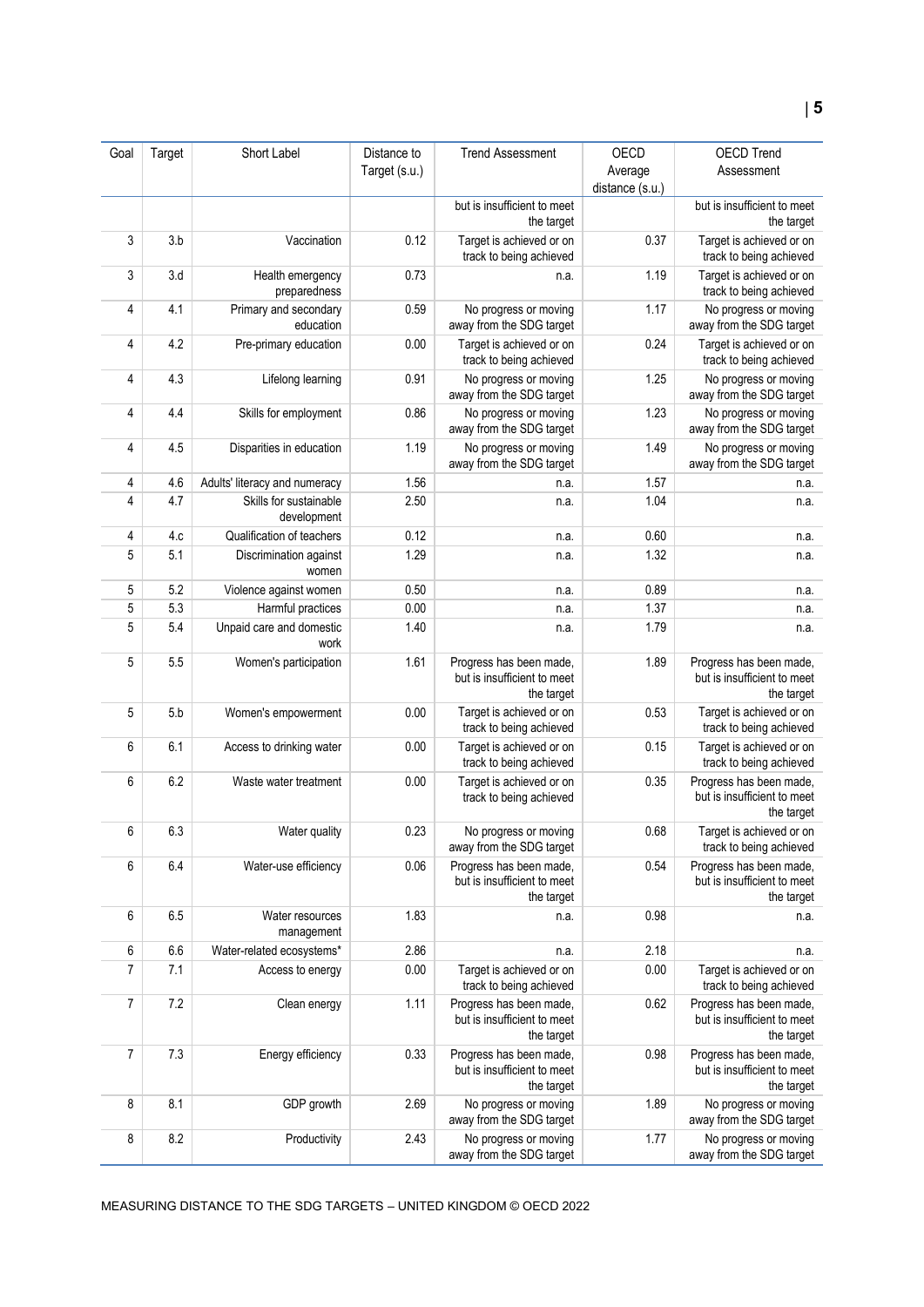| Goal | Target | Short Label                           | Distance to   | <b>Trend Assessment</b>                                              | OECD                       | <b>OECD Trend</b>                                                    |
|------|--------|---------------------------------------|---------------|----------------------------------------------------------------------|----------------------------|----------------------------------------------------------------------|
|      |        |                                       | Target (s.u.) |                                                                      | Average<br>distance (s.u.) | Assessment                                                           |
| 8    | 8.4    | Material footprint                    | 0.00          | Target is achieved or on<br>track to being achieved                  | 0.82                       | Progress has been made,<br>but is insufficient to meet<br>the target |
| 8    | 8.5    | Employment                            | 0.46          | No progress or moving<br>away from the SDG target                    | 0.97                       | No progress or moving<br>away from the SDG target                    |
| 8    | 8.6    | <b>NEET</b>                           | 1.59          | No progress or moving<br>away from the SDG target                    | 1.69                       | No progress or moving<br>away from the SDG target                    |
| 8    | 8.8    | Labour rights                         | 0.69          | No progress or moving<br>away from the SDG target                    | 0.80                       | Progress has been made,<br>but is insufficient to meet<br>the target |
| 8    | 8.10   | <b>Financial institutions</b>         | 0.04          | No progress or moving<br>away from the SDG target                    | 0.45                       | Target is achieved or on<br>track to being achieved                  |
| 8    | 8.b    | Strategy for youth<br>employment      | 0.00          | n.a.                                                                 | 0.45                       | n.a.                                                                 |
| 9    | 9.2    | Sustainable industry                  | 1.56          | No progress or moving<br>away from the SDG target                    | 0.95                       | No progress or moving<br>away from the SDG target                    |
| 9    | 9.4    | Environmental impact                  | 0.16          | Target is achieved or on<br>track to being achieved                  | 0.87                       | Progress has been made,<br>but is insufficient to meet<br>the target |
| 9    | 9.5    | Research and development              | 1.10          | Progress has been made,<br>but is insufficient to meet<br>the target | 1.06                       | Progress has been made,<br>but is insufficient to meet<br>the target |
| 9    | 9.c    | ICT                                   | 0.00          | Target is achieved or on<br>track to being achieved                  | 0.36                       | Progress has been made,<br>but is insufficient to meet<br>the target |
| 10   | 10.1   | Income distribution                   | 0.72          | No progress or moving<br>away from the SDG target                    | 1.23                       | No progress or moving<br>away from the SDG target                    |
| 10   | 10.2   | Social inclusion                      | 1.78          | Progress has been made,<br>but is insufficient to meet<br>the target | 1.54                       | No progress or moving<br>away from the SDG target                    |
| 10   | 10.4   | Redistribution                        | 1.00          | No progress or moving<br>away from the SDG target                    | 1.12                       | No progress or moving<br>away from the SDG target                    |
| 10   | 10.5   | Financial markets                     | 1.01          | No progress or moving<br>away from the SDG target                    | 0.90                       | No progress or moving<br>away from the SDG target                    |
| 10   | 10.7   | Migration                             | 0.00          | n.a.                                                                 | 0.69                       | n.a.                                                                 |
| 10   | 10.a   | Tariff-lines                          | 1.64          | Progress has been made,<br>but is insufficient to meet<br>the target | 0.93                       | Progress has been made,<br>but is insufficient to meet<br>the target |
| 10   | 10.c   | Remittances                           | 2.34          | n.a.                                                                 | 2.21                       | n.a.                                                                 |
| 11   | 11.1   | Housing                               | 0.29          | No progress or moving<br>away from the SDG target                    | 0.80                       | No progress or moving<br>away from the SDG target                    |
| 11   | 11.3   | Urbanization                          | 0.43          | n.a.                                                                 | 1.19                       | Progress has been made,<br>but is insufficient to meet<br>the target |
| 11   | 11.5   | Impact of disasters                   | 0.02          | n.a.                                                                 | 1.19                       | n.a.                                                                 |
| 11   | 11.6   | Environmental impact of<br>cities     | 0.12          | Target is achieved or on<br>track to being achieved                  | 0.49                       | Progress has been made,<br>but is insufficient to meet<br>the target |
| 11   | 11.a   | Urban policies                        | 0.00          | n.a.                                                                 | 0.23                       | n.a.                                                                 |
| 11   | 11.b   | <b>Disaster Risk Reduction</b>        | 0.00          | n.a.                                                                 | 0.81                       | n.a.                                                                 |
| 12   | 12.1   | Sustainable cons. and prod.           | 0.00          | n.a.                                                                 | 0.00                       | n.a.                                                                 |
| 12   | 12.2   | Efficient use of natural<br>resources | 0.00          | Target is achieved or on<br>track to being achieved                  | 0.87                       | Progress has been made,<br>but is insufficient to meet<br>the target |
| 12   | 12.3   | Food waste                            | 0.82          | n.a.                                                                 | 1.36                       | n.a.                                                                 |
| 12   | 12.4   | Chemical and hazardous                | 0.59          | n.a.                                                                 | 1.02                       | n.a.                                                                 |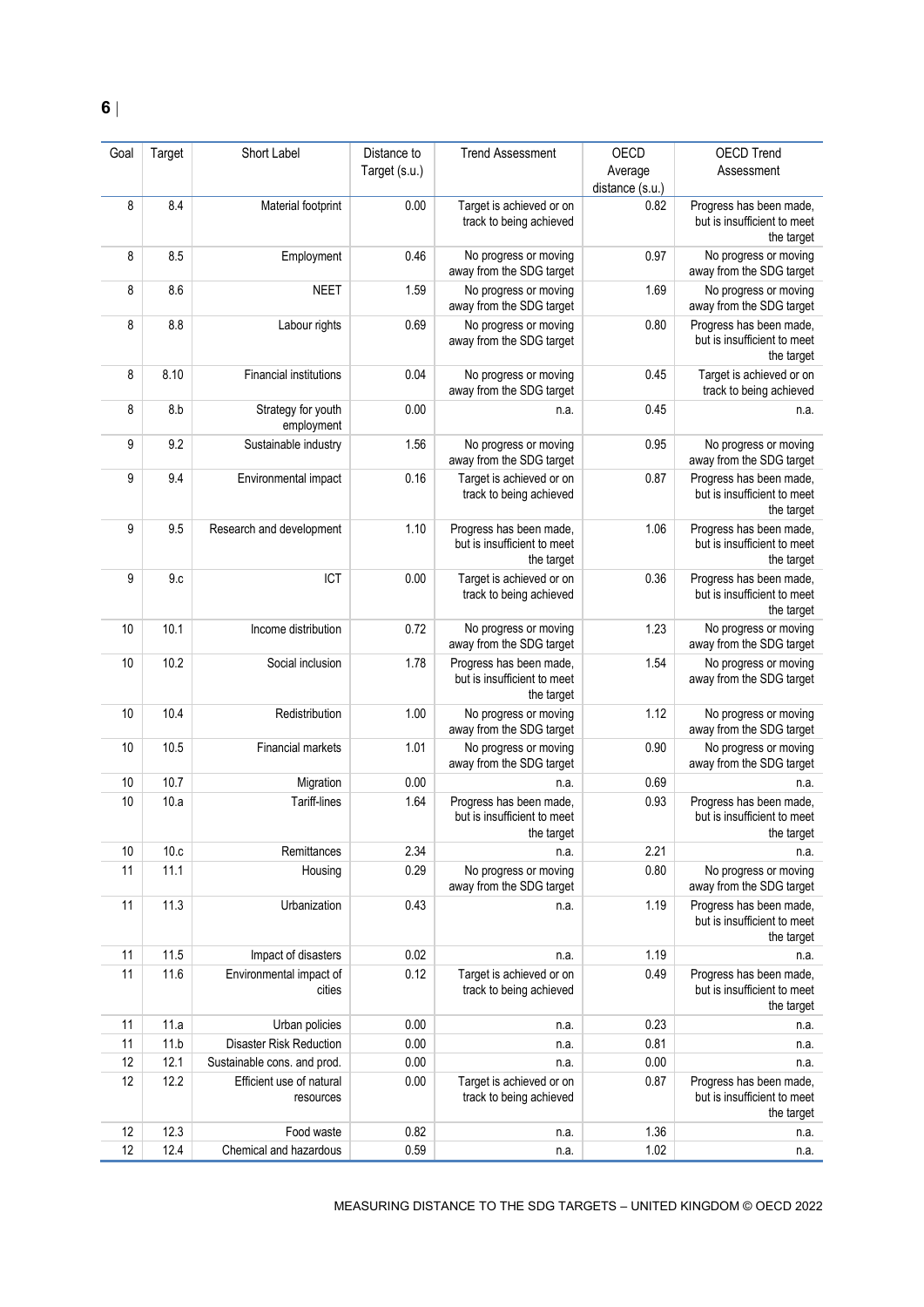| Goal | Target | Short Label                                    | Distance to   | <b>Trend Assessment</b>                                              | OECD            | <b>OECD Trend</b>                                                    |
|------|--------|------------------------------------------------|---------------|----------------------------------------------------------------------|-----------------|----------------------------------------------------------------------|
|      |        |                                                | Target (s.u.) |                                                                      | Average         | Assessment                                                           |
|      |        |                                                |               |                                                                      | distance (s.u.) |                                                                      |
|      |        | waste*                                         |               |                                                                      |                 |                                                                      |
| 12   | 12.5   | Waste generation                               | 0.42          | Target is achieved or on<br>track to being achieved                  | 0.66            | Progress has been made,<br>but is insufficient to meet<br>the target |
| 12   | 12.8   | Education for sustainability                   | 2.50          | n.a.                                                                 | 1.04            | n.a.                                                                 |
| 12   | 12.b   | Tourism sustainability                         | 2.38          | No progress or moving<br>away from the SDG target                    | 1.87            | No progress or moving<br>away from the SDG target                    |
| 13   | 13.1   | Resilience to climate events                   | 0.01          | n.a.                                                                 | 0.73            | n.a.                                                                 |
| 13   | 13.2   | Greenhouse gas emissions                       | 0.39          | Progress has been made,<br>but is insufficient to meet<br>the target | 1.15            | Progress has been made,<br>but is insufficient to meet<br>the target |
| 13   | 13.3   | Education for sustainability                   | 2.50          | n.a.                                                                 | 1.04            | n.a.                                                                 |
| 14   | 14.1   | Marine pollution**                             | 1.50          | Progress has been made,<br>but is insufficient to meet<br>the target | 1.84            | Progress has been made,<br>but is insufficient to meet<br>the target |
| 14   | 14.4   | Overfishing and IUU fishing*                   | 1.68          | n.a.                                                                 | 1.78            | n.a.                                                                 |
| 14   | 14.5   | Protected marine areas*                        | 0.10          | Progress has been made,<br>but is insufficient to meet<br>the target | 0.38            | Progress has been made,<br>but is insufficient to meet<br>the target |
| 14   | 14.6   | Harmful subsidies to<br>fisheries*             | 0.00          | n.a.                                                                 | 0.36            | n.a.                                                                 |
| 14   | 14.b   | Small-scale fisheries                          | 1.80          | n.a.                                                                 | 1.64            | n.a.                                                                 |
| 15   | 15.1   | Ecosystem protection*                          | 0.11          | Progress has been made,<br>but is insufficient to meet<br>the target | 0.74            | Progress has been made,<br>but is insufficient to meet<br>the target |
| 15   | 15.2   | Sustainable use of forest*                     | 0.87          | No progress or moving<br>away from the SDG target                    | 0.60            | Target is achieved or on<br>track to being achieved                  |
| 15   | 15.4   | Mountain ecosystems                            | 0.24          | Progress has been made,<br>but is insufficient to meet<br>the target | 0.73            | Progress has been made,<br>but is insufficient to meet<br>the target |
| 15   | 15.5   | Threatened species*                            | 0.40          | No progress or moving<br>away from the SDG target                    | 1.20            | No progress or moving<br>away from the SDG target                    |
| 15   | 15.6   | Benefits from genetic<br>resources             | 0.00          | n.a.                                                                 | 0.78            | n.a.                                                                 |
| 15   | 15.8   | Invasive alien species*                        | 0.00          | n.a.                                                                 | 0.30            | n.a.                                                                 |
| 15   | 15.9   | National and local planning*                   | 0.00          | n.a.                                                                 | 0.54            | n.a.                                                                 |
| 16   | 16.1   | Violence and related deaths                    | 0.75          | Progress has been made,<br>but is insufficient to meet<br>the target | 0.66            | Progress has been made,<br>but is insufficient to meet<br>the target |
| 16   | 16.2   | Violence against children                      | 0.00          | Target is achieved or on<br>track to being achieved                  | 0.65            | No progress or moving<br>away from the SDG target                    |
| 16   | 16.3   | Rule of law                                    | 2.35          | No progress or moving<br>away from the SDG target                    | 2.33            | No progress or moving<br>away from the SDG target                    |
| 16   | 16.6   | Accountable institutions                       | 1.65          | Progress has been made,<br>but is insufficient to meet<br>the target | 2.26            | Progress has been made,<br>but is insufficient to meet<br>the target |
| 16   | 16.7   | Inclusive decision-making                      | 1.48          | n.a.                                                                 | 1.85            | n.a.                                                                 |
| 16   | 16.9   | Legal identity for all                         | 0.00          | n.a.                                                                 | 0.00            | n.a.                                                                 |
| 16   | 16.10  | Access to information                          | 0.00          | n.a.                                                                 | 0.00            | n.a.                                                                 |
| 16   | 16.a   | National institutions                          | 0.00          | Target is achieved or on<br>track to being achieved                  | 0.54            | Target is achieved or on<br>track to being achieved                  |
| 17   | 17.2   | Official Development<br>Assistance             | 0.00          | Target is achieved or on<br>track to being achieved                  | 0.94            | Progress has been made,<br>but is insufficient to meet<br>the target |
| 17   | 17.12  | Market access for least<br>developed countries | 0.10          | No progress or moving<br>away from the SDG target                    | 0.72            | No progress or moving<br>away from the SDG target                    |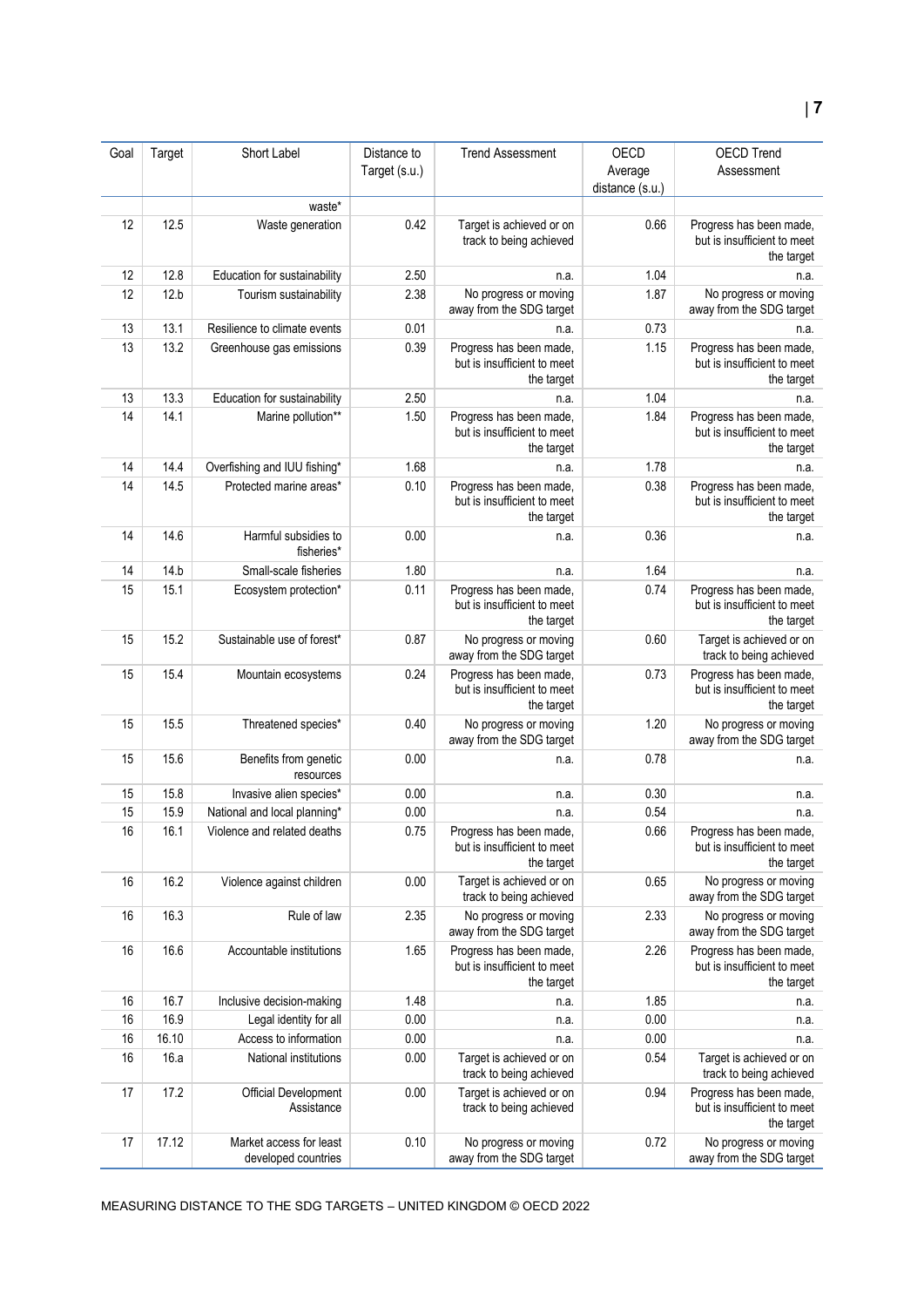| Goal | Гarget | Short Label                                                             | Distance to<br>Target (s.u.) | <b>Trend Assessment</b> | OECD<br>Average<br>distance (s.u.) | <b>OECD Trend</b><br>Assessment |
|------|--------|-------------------------------------------------------------------------|------------------------------|-------------------------|------------------------------------|---------------------------------|
| 17   | 17.15  | National leadership to<br>implement policies for<br>poverty eradication | 3.24                         | n.a.                    | 2.32                               | n.a.                            |
| 17   | 17.16  | Global Partnership for<br>Sustainable Development                       | 1.98                         | n.a.                    | 0.89                               | n.a.                            |
| 17   | 17.18  | Statistical capacity                                                    | 0.00                         | n.a.                    | 0.09                               | n.a.                            |
| 17   | 17.19  | Statistical capacity-building                                           | 0.00                         | n.a.                    | 0.11                               | n.a.                            |

Note: \* refers to targets with a 2020 deadline. \*\* refers to targets with a 2025 deadline. The OECD average is measured as the simple average across OECD countries with available data

Source: All data is taken and adapted from UNDESA (2021), *SDG Global Database*,<https://unstats.un.org/sdgs/unsdg> and OECD (2021), *OECD.Stat,* <https://stats.oecd.org/> (accessed on 29 October 2021).

## <span id="page-7-0"></span>**How to read this country profile**

The OECD report *The Short and Winding Road to 2030: Measuring Distance to the SDG Targets* evaluates the distance that OECD countries need to travel to meet SDG targets for which data are currently available. It also looks at whether countries have been moving towards or away from these targets, and how likely they are to meet their commitments by 2030, based on an analysis of recent trends and the observed volatility in the different indicators.

As most authors and international organisations, this report adopts a rather simple geometric growth model for assessing the direction and pace of recent changes in the context of the SDGs. Yet, instead of making direct estimates of the value of the indicator by 2030, it models the likelihood of achieving a specific level using Monte Carlo simulations.

While the report provides an overview of where OECD countries, taken as a whole, currently stand, country profiles provide details of the performance and data availability of individual OECD countries.

### *How to read the OECD SDG Wheel?*

Progress on SDGs requires a granular understanding of countries' strengths and weaknesses based on the consideration of the 169 targets of the 2030 Agenda. [Figure](#page-0-0) 1 shows both **current achievements** (in the inner circle; the longer the bar, the smaller the distance remaining to be travelled) **as well as whether OECD countries are on track** (or are at least making progress) to meet their commitments by 2030 (in the outer circle).

The length of each bar shows current level of achievement on each target. As detailed in the Methodological Annex, countries' distance to target is measured as the "standardised difference" between a country's current position and the target end-value. For each indicator, the standardised measurement unit (s.u.) is the standard deviation observed among OECD countries in the reference year (i.e. the year closest to 2015). Therefore, the longer the bar, the shorter the distance still to be travelled to reach the target by 2030. The colours of the bars applied to the various targets refer to the goals they pertain to.

The outer ring shows how OECD countries are performing over time and how likely they are to meet the different targets by 2030 based on the observed trends of the various indicators. It uses stoplight colours to classify the progress towards the target:

 green is used to indicate those countries that (based on the change in the different indicators over a recent period) should meet the target in 2030 just by maintaining their current pace of progress (i.e. more than 75% of (randomised) projections meet the target);